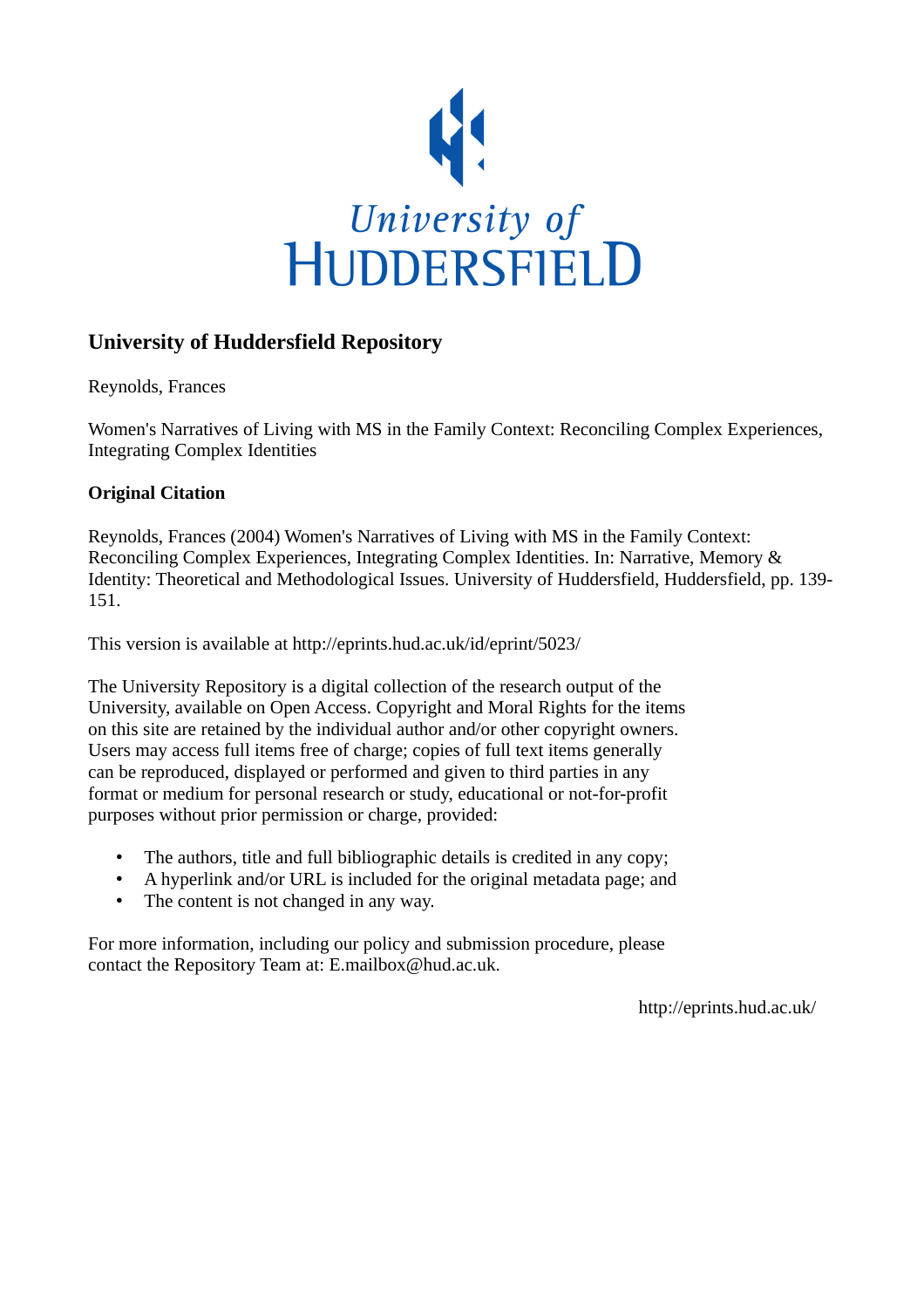# 12 Women's Narratives of Living with MS in the Family Context: Reconciling Complex Experiences, Integrating Complex Identities FRANCES REYNOLDS

# **Abstract**

This study explored women's strategies for living with multiple sclerosis and whether/how they maintained satisfaction with life amidst loss of physical function. The family context emerged as a complex influence on participants' process of managing illness and identity. Four narratives are examined, provided by women in mid-life, with husbands and teenage/adult children. Participants described many positive strategies for resisting domination by illness, whilst also revealing numerous struggles, particularly in relation to being a mother and wife who has MS. The narratives could not be easily classified as they contained many contrasts and tensions. For example, the women described receiving much care from family members, but also clearly provided much care in return; they saw themselves as having special needs but also great strengths; they often presented themselves as strong, but at certain points admitted being overwhelmed by their situations; some oscillated between seeing their illness, or their families, as the most stressful aspect of life. The stress of illness varied to some extent according to the responses of family members. Participants accepted that MS inevitably affected everyone in the family system, but they simultaneously worked to protect other family members and to minimise its intrusiveness. Coping with illness did not only reflect individually chosen strategies. The women drew upon stories handed down from parents and other family members about their ways of confronting adversity. The numerous tensions within the women's stories of coping with MS show that illness is socially embedded and illuminate the complexity of lives and social identity.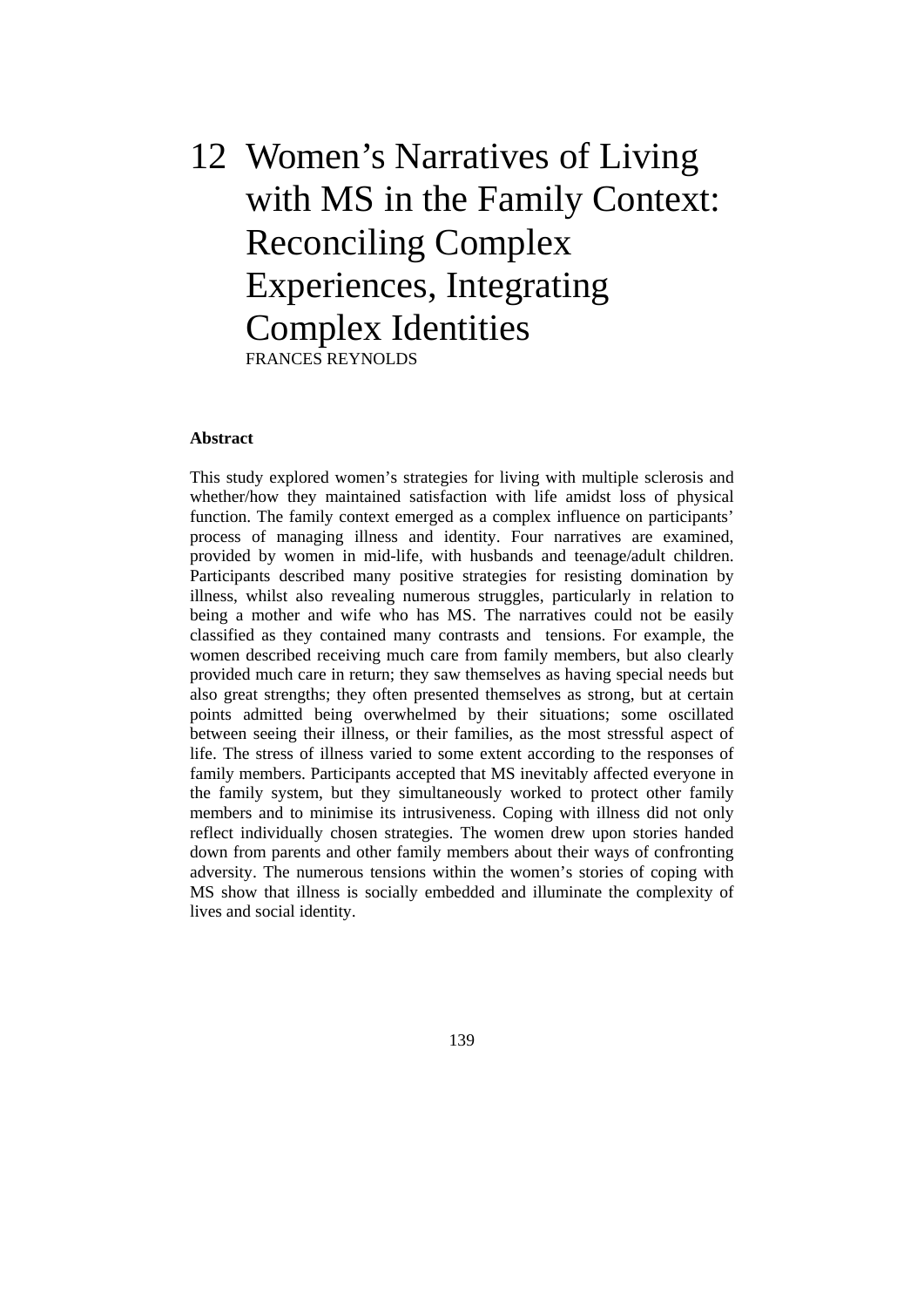#### **Introduction**

This study sought to explore women's strategies for living with multiple sclerosis (MS) examining whether and how they maintained satisfaction with life amidst loss of physical function, such as mobility, continence, vision and energy levels.

*\_\_\_\_\_\_\_\_\_\_\_\_\_\_\_\_\_\_\_\_\_\_\_\_\_\_\_\_\_\_\_\_\_\_\_\_\_\_\_\_\_\_\_\_\_\_\_\_\_\_\_\_\_\_\_\_\_\_\_\_\_\_\_\_\_\_\_\_\_* 

 There are many perspectives available for understanding the experience of a chronic illness such as MS. The transactional perspective on coping has been widely applied to understand the stress of serious illness. It portrays coping strategies as largely individually chosen, in relation to cognitive appraisals, emotional needs, and personality rather than shaped by what is possible within the social context (Lazarus and Folkman, 1984). This perspective also acknowledges that social support can offer an important resource for coping, but care and support tend to be represented as a one-way process from ablebodied to disabled or ill family members. The possibility that the disabled family member actively cares for others and has other concerns and roles apart from coping with being 'ill' or being a 'patient' is rarely explored.

 Narrative approaches to understanding the illness experience hold out a promise of better capturing the dynamic nature of the illness experience, and the personal and cultural resources that people draw upon to make sense of their situation. Crossley (2000), for example, notes that people with HIV tell a range of distinctive stories about their illness. Some tell tragic stories in which they focus on the irremediable losses that illness has brought into their lives. Others normalise their life story, denying that illness has made any major difference to their roles, aspirations or likely future. A third group tell more triumphant stories in which some good (such as spiritual growth) has come out of adversity. The third pattern has been described as a 'redemption' narrative by McAdams and Bowman (2001). These authors argue that there are strong cultural forces encouraging people to interpret negative situations as essentially remediable - albeit with varying degrees of 'risk, effort, costs and benefits' (p.17). Robinson (1990) noted a large proportion of positive ('progressive') illness narratives written by people with MS about their condition. Relatively few accounts were focused on the loss of valued goals (regressive narratives).

 Whilst rich in documenting the distinct and complex ways in which people story the illness experience, such approaches have tended to neglect the family context of the story-maker, and whether it constrains or enhances the types of story that can be told about health and illness. This paper focuses on women's narratives of living with MS, specifically examining how participants represent the family context as affecting their ways of living with illness. In what ways do women portray their family contexts as helping them, or hindering them, in devising an acceptable quality of life with MS? Can their narratives be classified as progressive, regressive or normalising?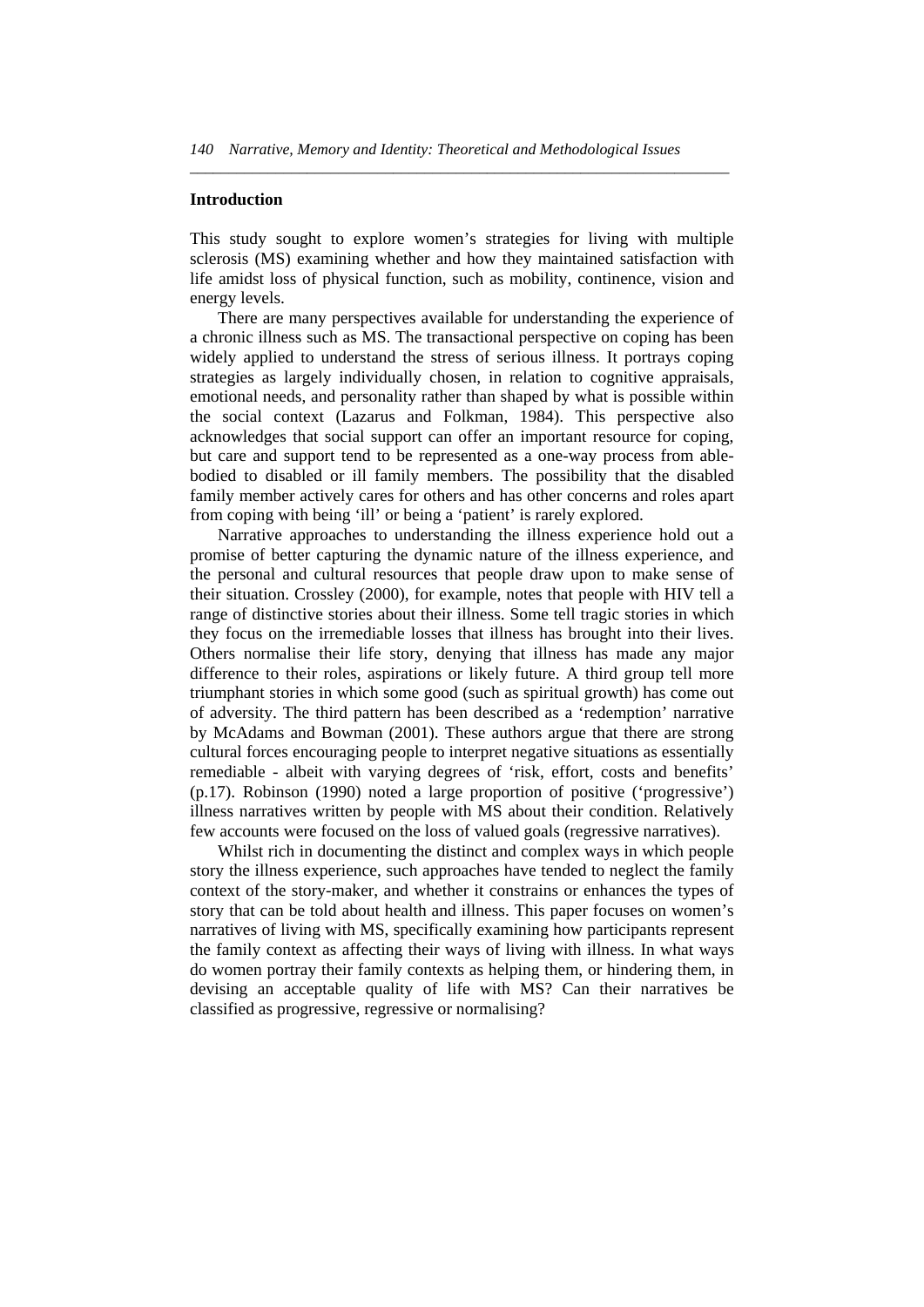# **Method**

Following ethical approval, an invitation was placed at a local MS Therapy Centre for women to talk to the researcher about their strategies for living with MS.

*\_\_\_\_\_\_\_\_\_\_\_\_\_\_\_\_\_\_\_\_\_\_\_\_\_\_\_\_\_\_\_\_\_\_\_\_\_\_\_\_\_\_\_\_\_\_\_\_\_\_\_\_\_\_\_\_\_\_\_\_\_\_\_\_\_\_\_\_\_\_* 

 The sample of four women focused on here has been selected from a larger sample of participants who recounted their strategies of living with MS. All four were married with children in their teens or early twenties living at home. All were very experienced in living with MS, having been diagnosed more than four years previously (see Table 1).

 The narrative interview began with a 'grand tour' question inviting the women to tell their stories about themselves and their illness in their own way. More specific questions were asked, as needed, about the strategies, roles and activities that helped participants to gain an acceptable quality of life. Interviews usually took between one to two hours.

 The extensive interview transcripts were searched for each section in which the participants referred to any aspect of their family context, and its effects on their coping, adaptation, well-being or identity. An attempt was made to classify certain common thematic issues and the types of story being told.

## **Findings**

During the interviews, the participants described a number of positive, lifeaffirming strategies that they had discovered over time for living with MS, including appreciating positive moments each day, and engaging in fulfilling occupations. However, their narratives revealed certain struggles, arising particularly in the context of managing chronic illness in a family context. The narratives included many references to their family roles (eg. as wife and mother). These roles appeared to provide a valued continuity in their identities, but they could also act to constrain the participants' preferred styles and strategies of living with MS. Family difficulties (unrelated to MS) also made the illness experience more problematic at least from time to time. Families were portrayed as providing certain strengths and resources to the participants, but also as setting up certain dilemmas and tensions around the management of illness.

 Participants represented life with illness in a family context as a complex challenge with both helpful and disruptive forces finding expression within the same narratives. The participants were not only engaged in coping with their illness in a personal sense, but were actively managing (and trying to optimise) a family context in which all activities, relationships and behaviour were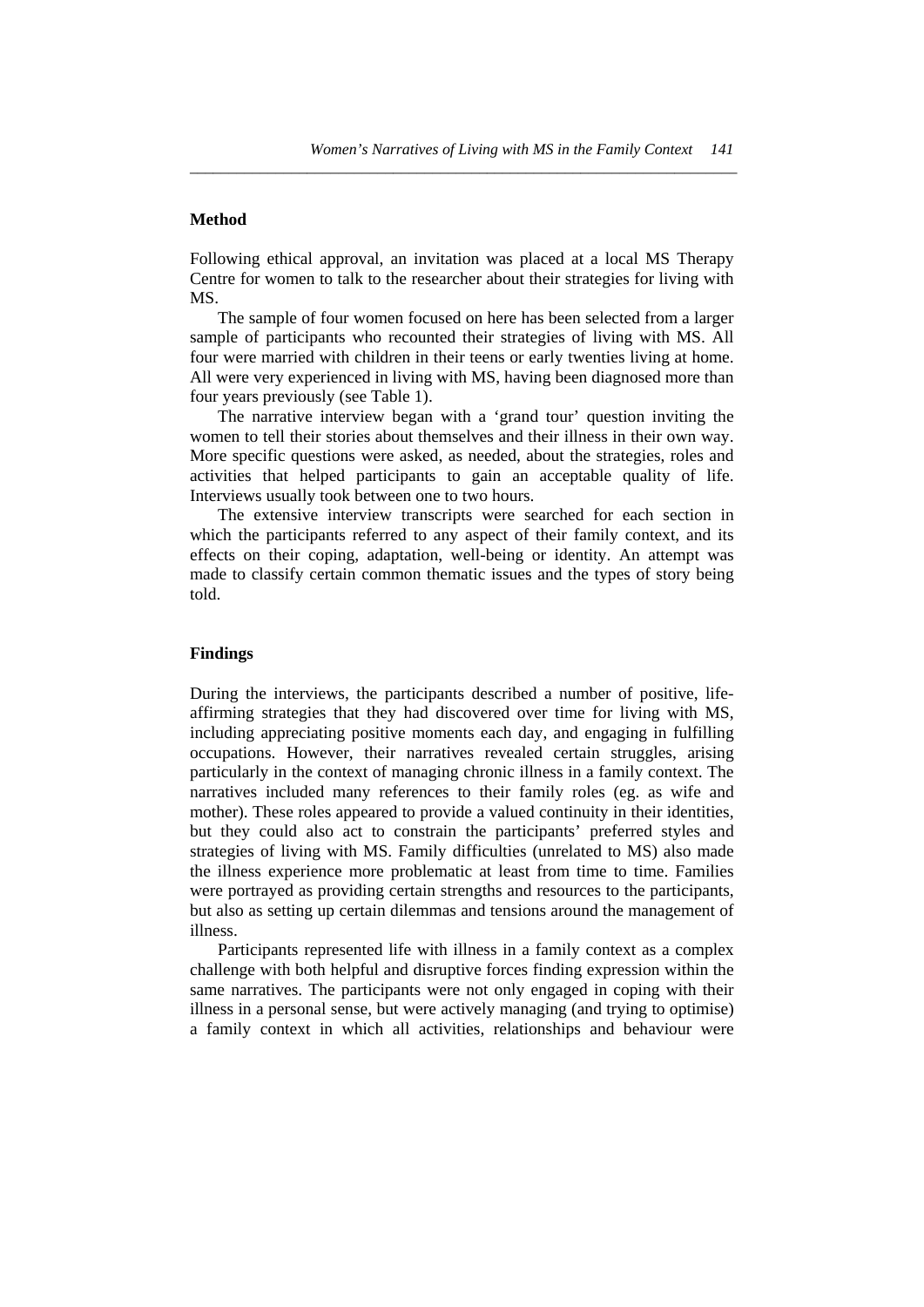intimately affected by the presence of MS. As a result, the women all seemed to regard their identities as preserved in some aspects and threatened in others.

*\_\_\_\_\_\_\_\_\_\_\_\_\_\_\_\_\_\_\_\_\_\_\_\_\_\_\_\_\_\_\_\_\_\_\_\_\_\_\_\_\_\_\_\_\_\_\_\_\_\_\_\_\_\_\_\_\_\_\_\_\_\_\_\_\_\_\_\_\_* 

 Their stories revealed numerous tensions and apparent conflicts. These are summarised in Table 2, and are illustrated with some quoted extracts from the interviews.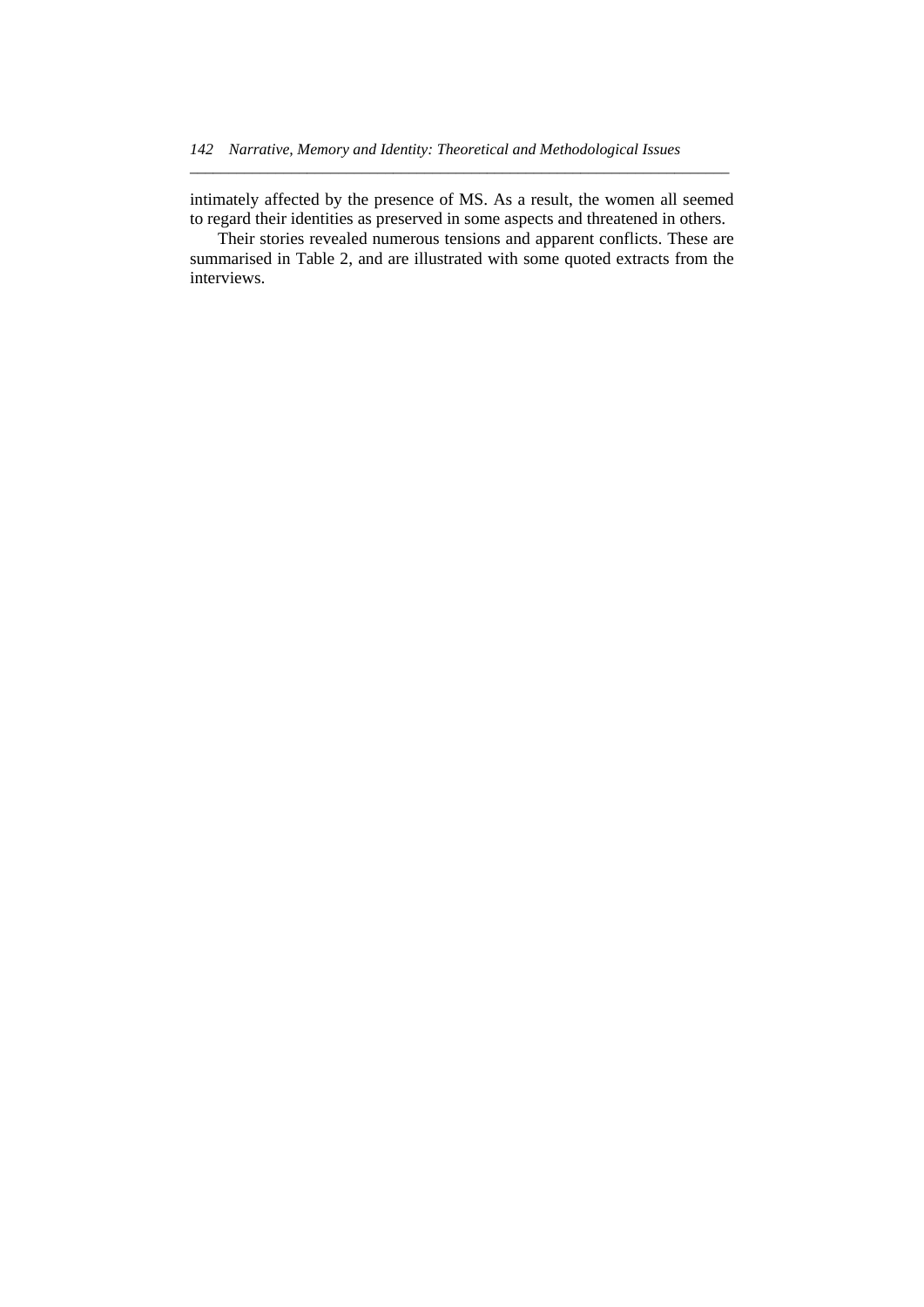| Name (Fictitious) | Age             | Diagnosis<br>Time<br>Since | Marital<br><b>Status</b> | <b>Work Status</b>                                                        | Children                                   | Mobility                     |
|-------------------|-----------------|----------------------------|--------------------------|---------------------------------------------------------------------------|--------------------------------------------|------------------------------|
| Roberta           | 50              | 17 years                   | Married                  | with onset of MS<br>young children<br>Gave up work<br>to look after       | (youngest<br>17)                           | user, urostomy<br>Wheelchair |
| Christine         | 54              | 4 years+                   |                          | Married   Retired from<br>nursing                                         | (26, 24)<br>$\mathbf{\sim}$                | Wheelchair<br>user           |
| Jean              | $\frac{48}{5}$  | 17 years                   |                          | business (part-<br>Married   Retired from<br>Antiques<br>police.<br>time) | (aged 20 and<br>23)<br>$\mathrel{\sim}$    | Good mobility                |
| Sandra            | $\overline{50}$ | 25 years                   |                          | Married Early retirement<br>from university<br>administration             | $(22 \text{ and } 19)$<br>$\mathrel{\sim}$ | Walks with a<br>stick        |

Table 1: Summary of Participants **Table 1: Summary of Participants**

*\_\_\_\_\_\_\_\_\_\_\_\_\_\_\_\_\_\_\_\_\_\_\_\_\_\_\_\_\_\_\_\_\_\_\_\_\_\_\_\_\_\_\_\_\_\_\_\_\_\_\_\_\_\_\_\_\_\_\_\_\_\_\_\_\_\_\_\_\_\_*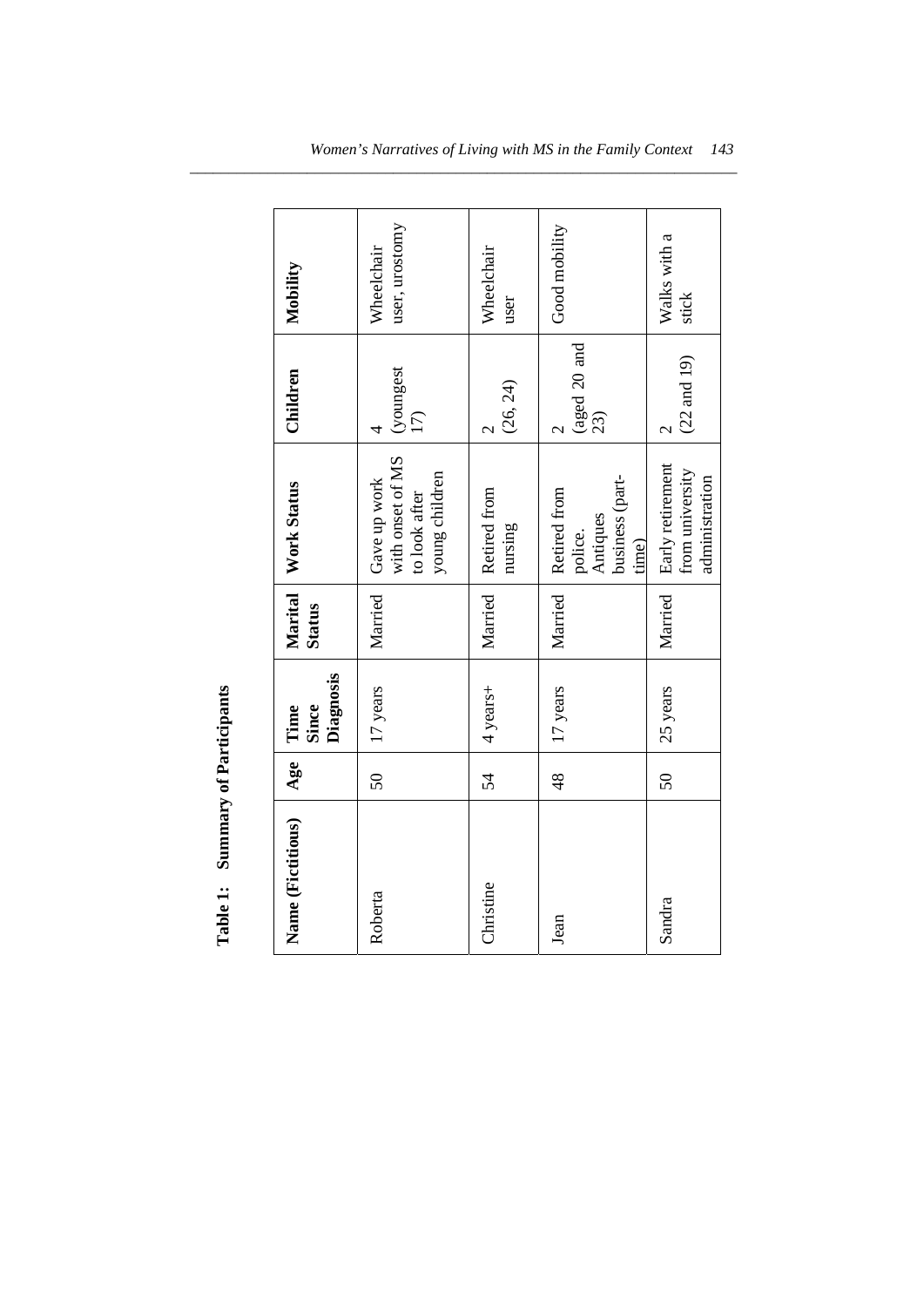## **Table 2: Some Conflicts in Managing MS in the Family Context**

 Being proud to be a 'good' wife and mother - feeling inadequate as a wife and mother

*\_\_\_\_\_\_\_\_\_\_\_\_\_\_\_\_\_\_\_\_\_\_\_\_\_\_\_\_\_\_\_\_\_\_\_\_\_\_\_\_\_\_\_\_\_\_\_\_\_\_\_\_\_\_\_\_\_\_\_\_\_\_\_\_\_\_\_\_\_* 

- Prioritising personal well-being prioritising family well-being
- Living in both a 'normal and 'abnormal' family context
- Receiving care providing care
- $\Box$  Coping with the illness coping with family reactions to illness

# **Being Proud to be a 'Good' Wife and Mother - Feeling Inadequate as a Wife and Mother**

A dominant theme within the interviews related to the struggle of being an adequate mother and wife. Family roles were exceedingly important to each participant's identity, as may be inferred from their priority position within the narratives at the outset of the interview. Each participant answered the initial 'grand tour' question by describing her family relationships and commitments as well as her illness:

Sandra: I'm 50 years old and I've had MS for over 25 years now. I'm married with two children, one is 22 and one is 19. James is at university. He's doing economics and management and Anna is at college doing business and retail management. … I live here with my family but both of our families live up north. So when we go visiting we flit around between different relations here, there and everywhere. I'm one of four daughters, my twin unfortunately passed away three years ago, but we're a very, very close family. We support one another. We're forever on the phone.

 Although Sandra mentions her MS in the opening sentence of the interview, she spends far longer talking about her family before pausing. Perhaps the opening statement is intended to remind the interviewer that she is not simply talking to a 'patient' or person totally defined by an illness label, but is relating to a person, with a long history, who matters to the people in her social circle and who does 'normal' things such as visiting and phoning her relatives. There is emphasis that support is given *and* received. Jean provides another example, referring to her family as well as her diagnosis in the opening statement.

Jean: My name is Jean. I'm 48. I was first diagnosed with MS in January of … let me get this right … January '85, but it was after a year of quite devastating illness. My children were 2 and 5. And I went back to work. I went back to work in the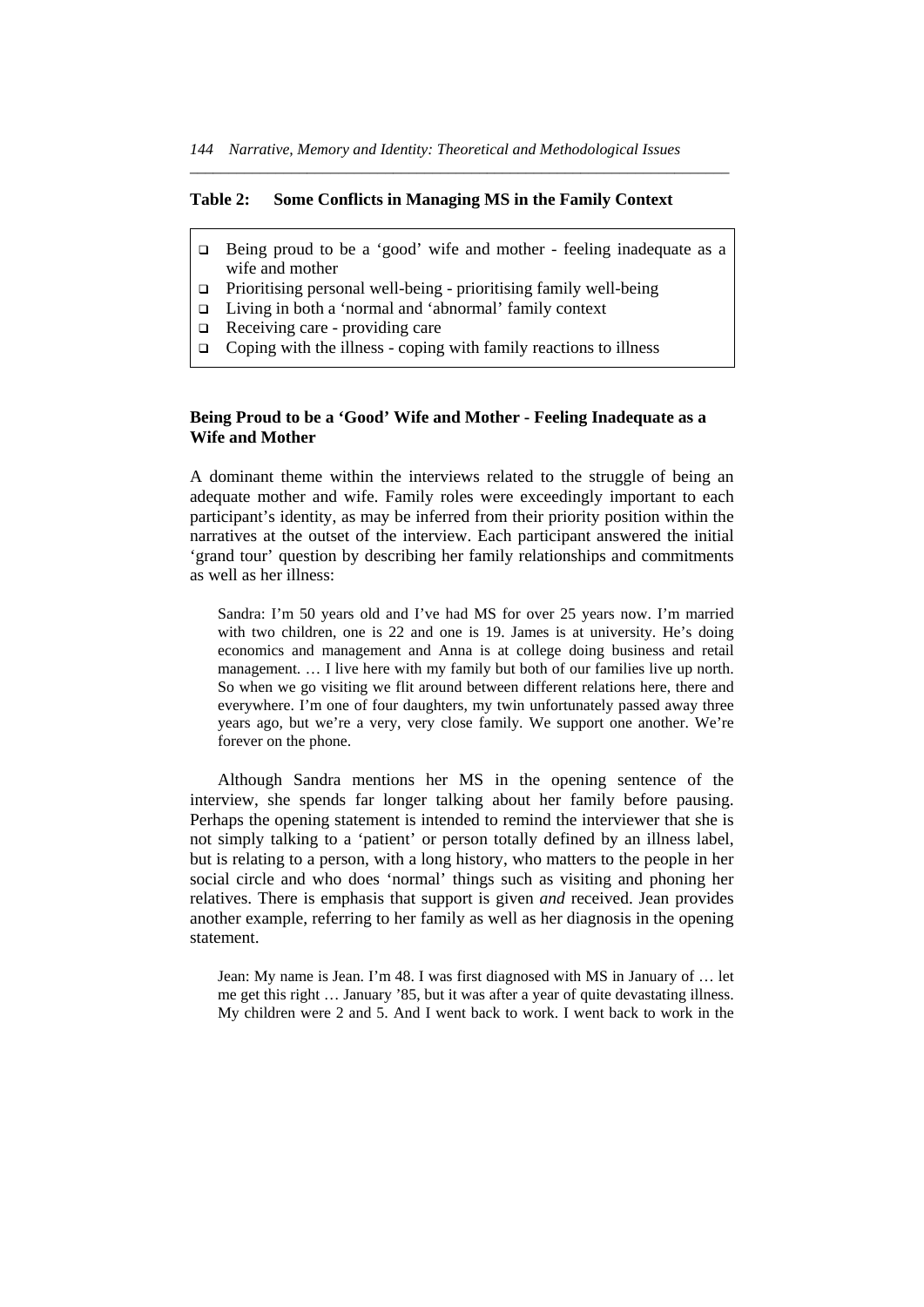September. I must admit I wasn't terribly happy about going back to work but with two children, what can you do?

*\_\_\_\_\_\_\_\_\_\_\_\_\_\_\_\_\_\_\_\_\_\_\_\_\_\_\_\_\_\_\_\_\_\_\_\_\_\_\_\_\_\_\_\_\_\_\_\_\_\_\_\_\_\_\_\_\_\_\_\_\_\_\_\_\_\_\_\_\_\_* 

 These opening statements appear to represent the roles of wife, mother, daughter and sister as central to identity, perhaps more so than having MS. They also provide clues to later themes, such as the pressure to look after family even at the expense of one's own well-being. However, threaded through all accounts was concern about how the illness threatened in some ways to undermine their roles as mothers, and wives.

Jean: I think they {the children} are supportive. Yes. They are supportive. I have days when I get a bit fed up about things. And they have days when they get a bit fed up with things … And I feel that - quite rightly I feel that - {my daughter} thinks that I'm a bit of an encumbrance now because I used to do so much flitting about here, there and everywhere and going swimming. Because I was a swimming instructor, I can't even swim now because I can't manage. So my daughter is very kind but because I don't have plaster of Paris on my legs she thinks I should be able to do what I want to do.

 For Jean, her children are both supportive whilst simultaneously regarding her as 'a bit of an encumbrance'.

# **Prioritising Personal Well-Being - Prioritising Family Well-Being**

Whilst the participants saw their illness as demanding attention (through requiring time for rest, physiotherapy, stress management and so on) so too they also tried to cater for the needs of family members:

Sandra: I had to stop work about 10 years ago because of the MS, I couldn't guarantee how I was going to be … not just from one day to the other but from one part of the day to another. So it just wasn't practical, it wasn't fair to the employer and it wasn't fair to me or the family because when I came home I couldn't guarantee I could prepare them a meal. The children were only little then and it wasn't fair to have to give that up {mothering}. It doesn't do an awful lot for your morale that bit.

Roberta explained how MS was only one of the problems that she was coping with:

Roberta: I reckon I could cope with MS if that's all I had to cope with. I'm not saying it would be easy, I'm not saying it would be a piece of cake, but I'm saying I think I could do it, and put some quality into my life. Like most mums I need to put myself first but I can't.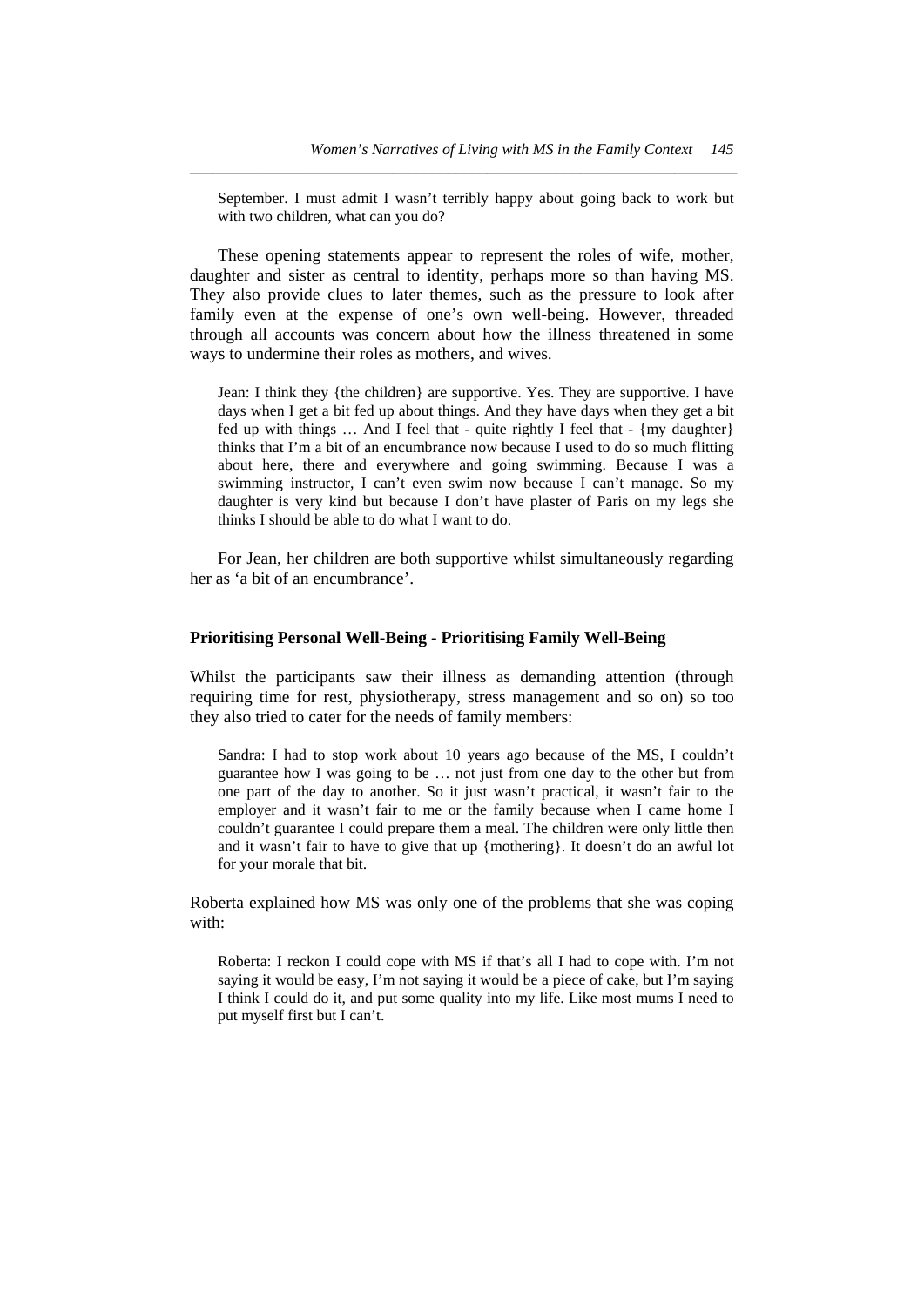There was much more to coping with illness than addressing personal health problems. As with mothers in many other situations, family needs were sometimes put first.

*\_\_\_\_\_\_\_\_\_\_\_\_\_\_\_\_\_\_\_\_\_\_\_\_\_\_\_\_\_\_\_\_\_\_\_\_\_\_\_\_\_\_\_\_\_\_\_\_\_\_\_\_\_\_\_\_\_\_\_\_\_\_\_\_\_\_\_\_\_* 

# **Living in Both a 'Normal' and 'Abnormal' Family Context**

Within the narratives, participants made it very clear right from the outset that they participated in a 'normal' life, yet their illness also simultaneously created an abnormal situation:

Christine: But I'm now finding that my mobility is so poor that when we went away at the weekend George tried to lift me in the caravan which is quite narrow at the door and we both fell down. We'd both been drinking, so we laid on the ground laughing but then eventually we got in the caravan. We really do enjoy caravanning.

Often potentially embarrassing incidents such as falling down or incontinence were treated with humour in the narratives, woven into the fabric of stories about loving, accepting relationships. The women emphasised how they made efforts to maintain the 'normality' of family activities, for example, trying as far as possible to minimise the intrusiveness of their illness, and believing that it was 'right' to relieve family members from caring responsibilities from time to time:

Christine: We enjoy holidays. … I have a sleep in the afternoon and George goes off and plays golf. Sometimes he plays golf all day, which I don't blame him. But then it's good because he plays golf with this friend of ours whose wife is blind, she has a rest and he plays golf with this friend of ours so they have a whale of a time so that's one thing that channels them. This is one thing that Sally and I feel, that we need to step back, they must have their own space … So he does a lot of things but I'm quite happy (pause) no I'm not really happy, I get very frustrated that I can't do what I want to do, but I'm better sitting on my own. I didn't used to be an 'on my own' person but I'm quite happy just sitting on my own reading because I quite like reading. I didn't used to read, I couldn't be bothered to read because I hadn't got time. But now is the time for me to start reading. So it's right, I make do with things now that I couldn't do before.

 This is an intriguing extract in which Christine claims at the same time that she is happy to put her own needs last, and not happy to do so. She has apparently decided to accept a more sedentary way of passing her leisure time in order to allow her husband the time to pursue his own interests. It seems that she is mindful of maintaining an equitable balance of give and take in the relationship.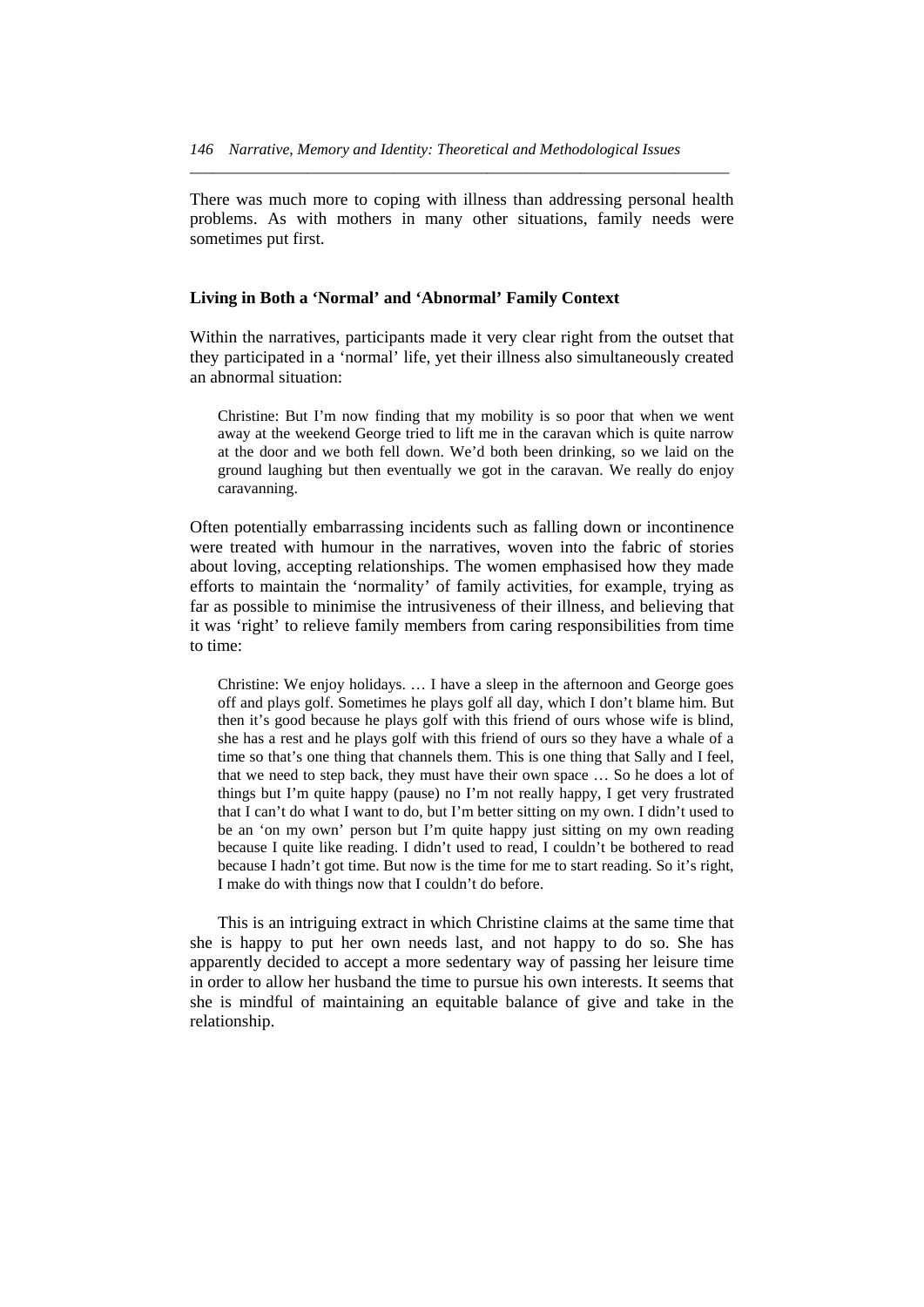## **Receiving Care - Providing Care**

The extract above acknowledges that participants were concerned to juggle their own needs for care and support with the needs of their families. There were many other places in the interviews which emphasised that care was far from a one-way process from able-bodied family members to the disabled person. All four women described their own families (husbands and at least some of their children) as supportive, and providing them with much help and care.

*\_\_\_\_\_\_\_\_\_\_\_\_\_\_\_\_\_\_\_\_\_\_\_\_\_\_\_\_\_\_\_\_\_\_\_\_\_\_\_\_\_\_\_\_\_\_\_\_\_\_\_\_\_\_\_\_\_\_\_\_\_\_\_\_\_\_\_\_\_\_* 

Sandra: I'm very lucky because my family are very supportive. If I'm having a bad day … Susan when she's home from college will sort dinner out. John always does the shopping and that sort of thing.

 Whilst the women described their families as providing them with much care and support, they also recounted many different instances of being the primary caretakers of their families, even at great costs to their own health.

Sandra:{My daughter has been} very ill. The doctors couldn't say what it was but it was glandular fever related and she was ill for 18 months … I drove her into school and brought her home every day and many times she wasn't well enough to go at all. And sometimes I'd drive her there and she wasn't well enough to get out of the car so I'd come all the way back again with her. But I felt it was important she wanted to make the effort and to encourage her to do that. … But that year was not only difficult for her but it was very difficult for me as well. We've come through that. And I don't know whether it sounds bad or what but it has helped me a great deal knowing that I was able to do it. I was able to do what an ordinary mum would have done. Although I hated my daughter being ill, I was so pleased that I was able to support her and look after her. Although I found it exhausting and very difficult, but I was able to do it.

 Once again, the ideal of being a 'normal mum' - even at the expense of the woman's own health - is embedded in the account.

#### **Coping with the Illness - Coping with Family Reactions to Illness**

Each participant recounted many ways in which she was dealing positively with the limitations imposed by illness, eg. by carefully pacing activities to manage fatigue, and by modifying favoured activities (such as gardening) to suit current levels of physical functioning. However, the narratives suggested that there was much more to 'coping' than addressing illness symptoms. Whilst family members could be supportive, they could also increase the stress of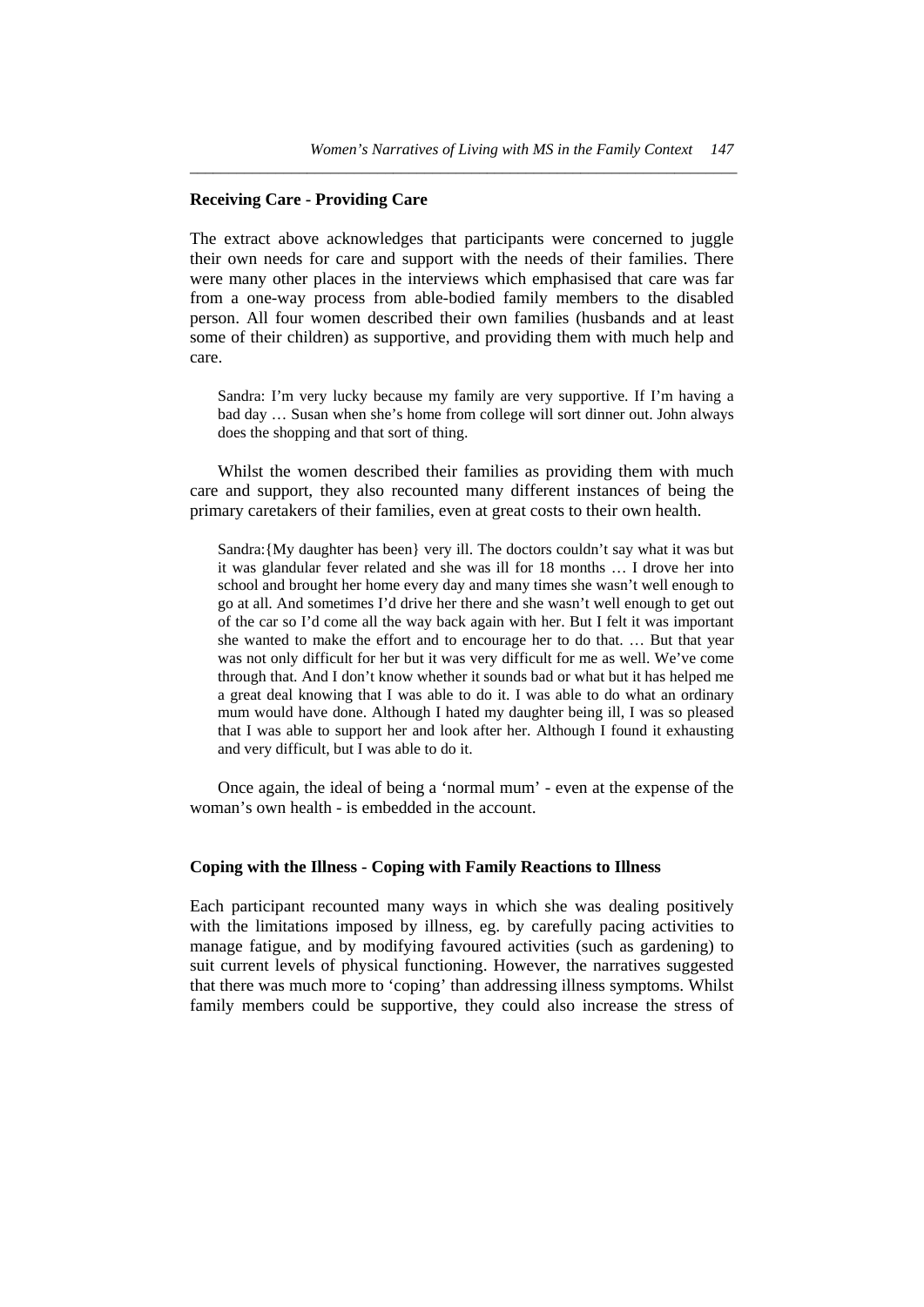illness. One participant's account particularly highlighted the difficult task of coping with teenage children's emotional reactions to the illness:

*\_\_\_\_\_\_\_\_\_\_\_\_\_\_\_\_\_\_\_\_\_\_\_\_\_\_\_\_\_\_\_\_\_\_\_\_\_\_\_\_\_\_\_\_\_\_\_\_\_\_\_\_\_\_\_\_\_\_\_\_\_\_\_\_\_\_\_\_\_* 

Roberta: … And the younger one, when his mates came round, I had to go in another room, {he was} embarrassed. And then when I was allowed to meet his mates, I wasn't allowed to walk, because my walking is not nice. I've realised that I'm more acceptable in the {wheel}chair than walking because I look as though I'm just sitting down. When I walk you see that this body really doesn't work, and it's in your face (sighs). It's difficult, it's difficult for my husband (whispers …) … I would have liked the younger one to have been a bit older, and got this shit out of the way.

Roberta faced hurtful behaviour from her son:

Roberta: I just want to get the house running smoothly, and tell the kids to grow up, please grow up. {My 17 year old} keeps turning off the electric chair. If there's going to be a confrontation I think 'I don't need it, turn around and go out of here'. He turns it off, blocks the doorway. I must say that I'm very disappointed that a son of mine is taking advantage of a disabled woman, I thought I did a better job than that.

Yet elsewhere, she revealed that she understood her son's fears and anger:

Roberta: It turned out that he was frightened that I was going to die, well I nearly did die. So I confronted him with that when I was well enough … I think that the children had trouble seeing it {the reasons for their behaviour}.

# **Are Coping Strategies a Personal Choice? Or Influenced by Family Traditions?**

Lastly the analysis focused upon whether the accounts portrayed coping strategies as a personal choice or as influenced by family traditions. All four women referred to the importance of having a positive, 'can do' attitude to living with MS. Yet these strategies did not seem to be entirely 'self-invented'. It appeared that family stories of confronting adversity had been handed-down by parents, siblings and others. These provided role models for coping with MS.

Sandra: You have to look to see 'the situation is thus, how do I deal with it?' And that's the way that I've found it's possible to get through. That's how I do it. But my parents ... my father had chronic bronchial asthma for many, many years and you just had to watch his dogma, his determination, he was going to deal with it and you pick this up and you carry on. My mother she was 85 just before Christmas and she's in a nursing home since we lost dad, she lost one of her legs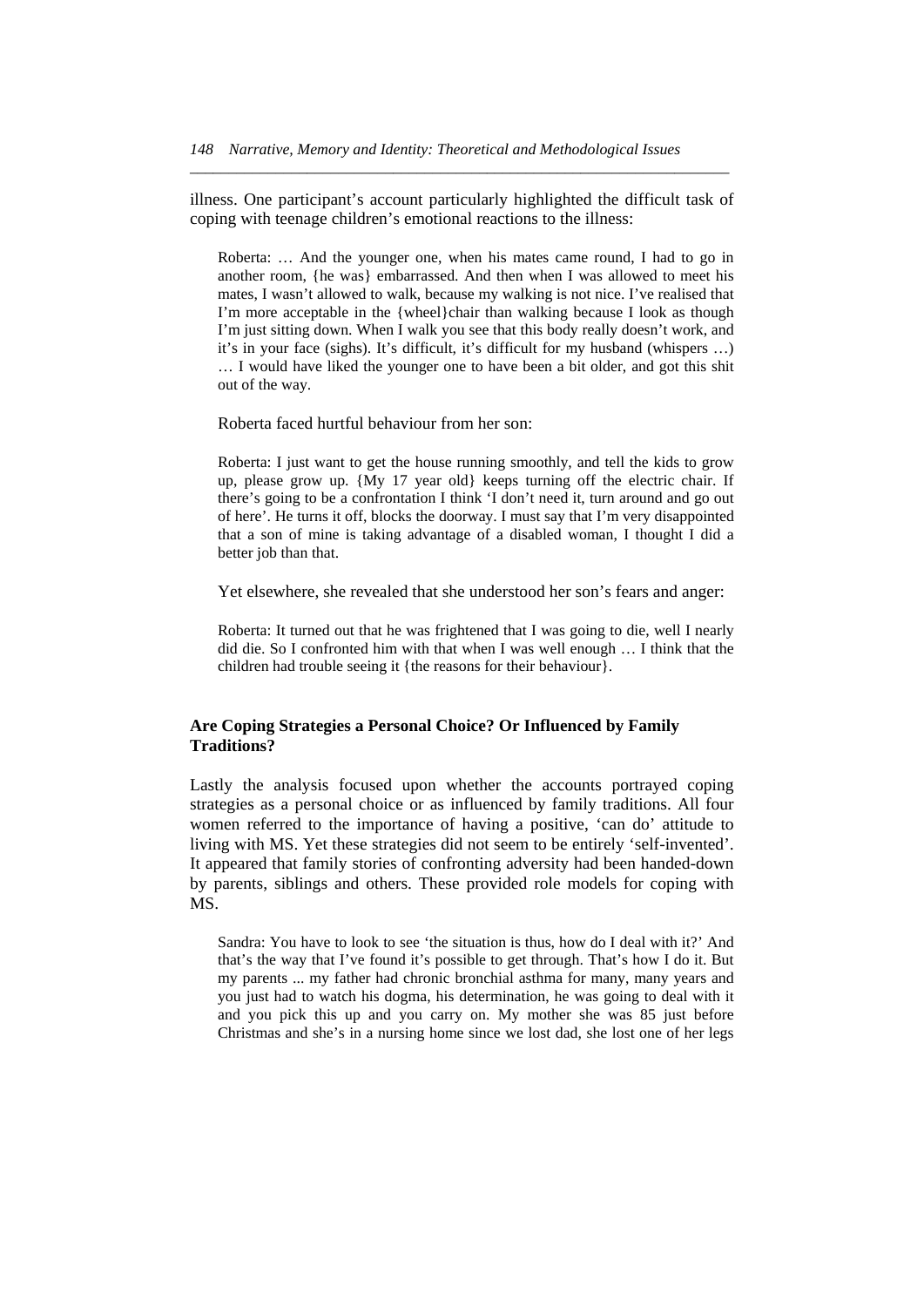… But her determination, her ability to remain cheerful and not accepting but *dealing* with it is remarkable, it really is … I think you learn, you notice, you're not taught it, but I think you pick it up as you go along, don't you.

*\_\_\_\_\_\_\_\_\_\_\_\_\_\_\_\_\_\_\_\_\_\_\_\_\_\_\_\_\_\_\_\_\_\_\_\_\_\_\_\_\_\_\_\_\_\_\_\_\_\_\_\_\_\_\_\_\_\_\_\_\_\_\_\_\_\_\_\_\_\_* 

Roberta : My mum, she was a fighter, and life dished her out a load of shit, and she kept coming back, … so I suppose that it's there … She had a lot of miscarriages before she conceived, she had to stay in hospital a long time before she had us. Um I'm a twin but I was a triplet , one was stillborn, and my other brother is now dead, he had a motorbike accident and was brain damaged, and then he died of cancer. There's a lot she's dealt with. I've got another brother who's schizo. Got schizophrenia. So she's dealt with a lot. She started Headway locally after my brother died, because she found when she looked after him ... she found that there was no help. … Strength, yes. I think it goes through the generations to be honest with you, because not just my mum but my mum's mum (pause) and her sisters and my aunts … they've been fighters all along the way.

 Narrative researchers have commented that stories are drawn from cultural resources (eg. McAdams and Bowman, 2001). The ways in which stories of coping may be influenced by family 'scripts' deserves further attention.

#### **Discussion**

The narratives as a whole did not situate illness 'centre stage'. Even though the interviews invited reflections upon the general experience of living with illness, the participants brought their roles as wife, mother, daughter and so on, to the forefront of the narrative. Perhaps this was because family roles provided continuity to identity and a source of self-esteem. Yet the numerous tensions revealed within the stories of living with MS illuminate the complexity of lives and illness. The findings suggest that individuals who have a chronic condition are not simply managing their illness according to their own values and preferred coping repertoire, nor are they simply in receipt of family support. They are likely to be negotiating a dynamic experience of living with their illness, directed by more considerations than their own personal health needs. The family context may be both changing and also resisting change; making illness easier but also complicating the experience; and not only offering care to the affected person but also receiving (even demanding) care in a reciprocal way.

 Narrative researchers always need to be mindful that stories may be shaped in response to the perceived interests of the specific audience. It remains possible that themes such as the 'normality of family life' and the 'forebearance of mothers' may have been emphasised by participants to create a common bond with the interviewer (who was also married and a mother of teenage children) and to narrow any supposed social distance. This possibility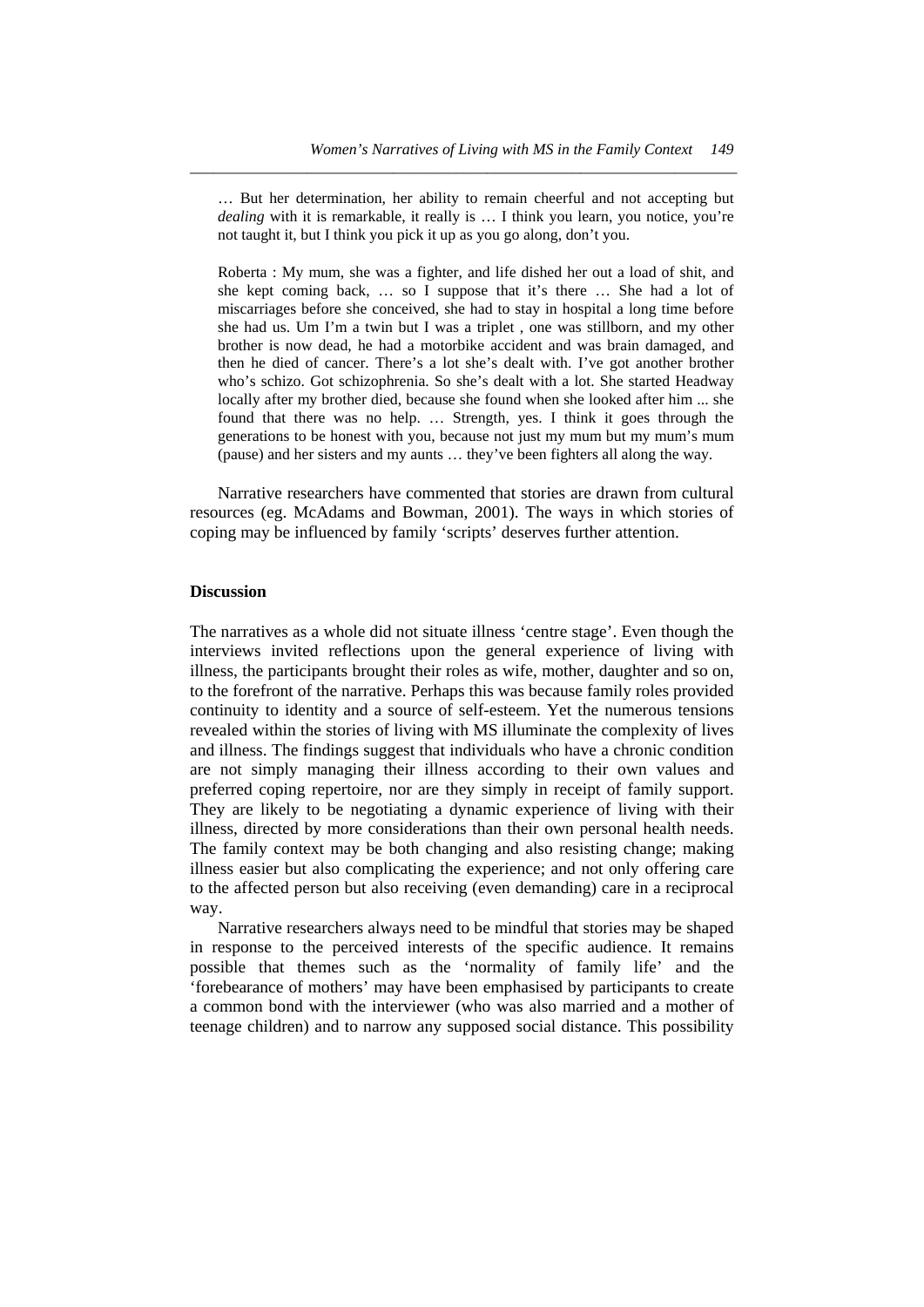cannot really be tested without further interviews being carried out, perhaps conducted by a person with MS.

*\_\_\_\_\_\_\_\_\_\_\_\_\_\_\_\_\_\_\_\_\_\_\_\_\_\_\_\_\_\_\_\_\_\_\_\_\_\_\_\_\_\_\_\_\_\_\_\_\_\_\_\_\_\_\_\_\_\_\_\_\_\_\_\_\_\_\_\_\_* 

 The tensions within the accounts reveal that coping with MS is a complex task. The narratives describe more than an illness trajectory. Instead, they bear witness to multiple trajectories associated with changing family circumstances, ageing, children's growing maturity, and so on. That a normal biography can co-exist with a disrupted biography has been noted recently with people who have arthritis and other joint problems (Sanders et al., 2002). Perhaps because of the scope of the interviews, the narratives could not easily be classed as progressive or regressive. Gains, losses and normality existed in complex combination.

#### **Conclusion**

It is important for researchers and health professionals to be aware that disabled people have caring responsibilities and aspirations, which complicate their task of coping with illness. The illness experience both affects and is affected by the whole family dynamic. The subjective importance of the caregiving role was emphasised at the end of the interview by the most disabled participant:

Roberta: I'm a mum, and a daughter, and a wife … and along comes my baggage, my baggage is MS, that's my baggage, that's what comes with me.

#### **Acknowledgements**

I am grateful to the participants for sharing their stories and to the Brunel University Research Concepts Fund for its financial support.

#### **References**

- Crossley, M. (2000) *Introducing narrative psychology: self, trauma and the construction of meaning*, Buckingham, Open University Press.
- Lazarus, R. and Folkman, S. (1984) *Stress, appraisal and coping*, New York, Springer.
- McAdams, D. and Bowman, P. (2001) Narrating life's turning points: redemption and contamination, in D. McAdams, R. Josselson and A. Lieblich (eds) *Turns in the road: Narrative studies of lives in transition*, Washington DC, American Psychological Association.